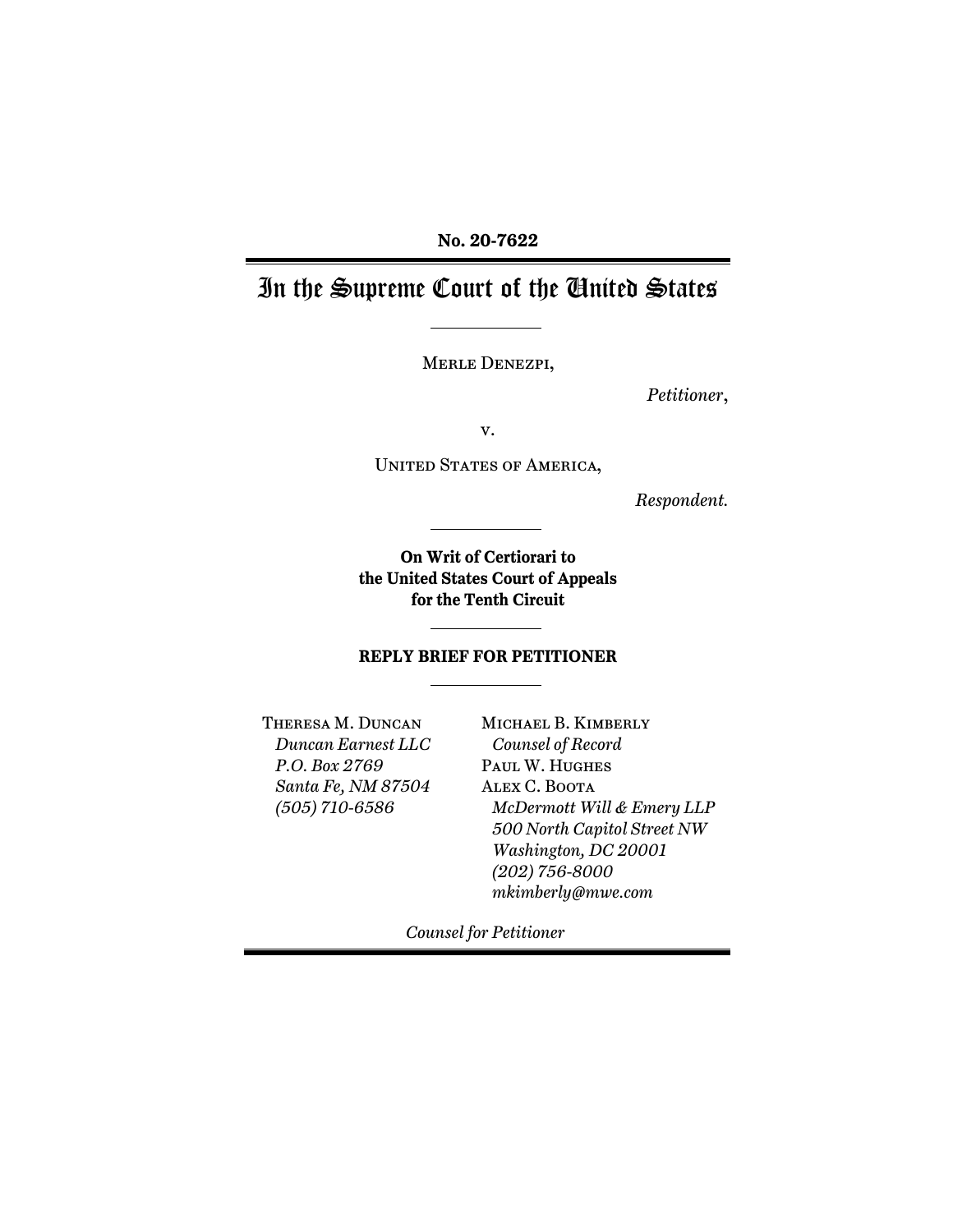## **TABLE OF CONTENTS**

|  | A. The dual-sovereignty rule requires successive<br>prosecutions undertaken by separate sovereigns 2 |  |  |
|--|------------------------------------------------------------------------------------------------------|--|--|
|  | B. The CFR Courts are federal Article I courts that                                                  |  |  |
|  | C. Sacrificing tribal defendants' constitutional<br>rights would not honor tribal sovereignty 11     |  |  |
|  | D. Practical considerations strongly favor reversal  13                                              |  |  |
|  | 1. A rule requiring prosecutions by separate<br>sovereigns would be manageable 13                    |  |  |
|  | 2. A reversal would not threaten public safety 15                                                    |  |  |
|  | 3. To affirm would create an alarming end run<br>around the Double Jeopardy Clause15                 |  |  |
|  |                                                                                                      |  |  |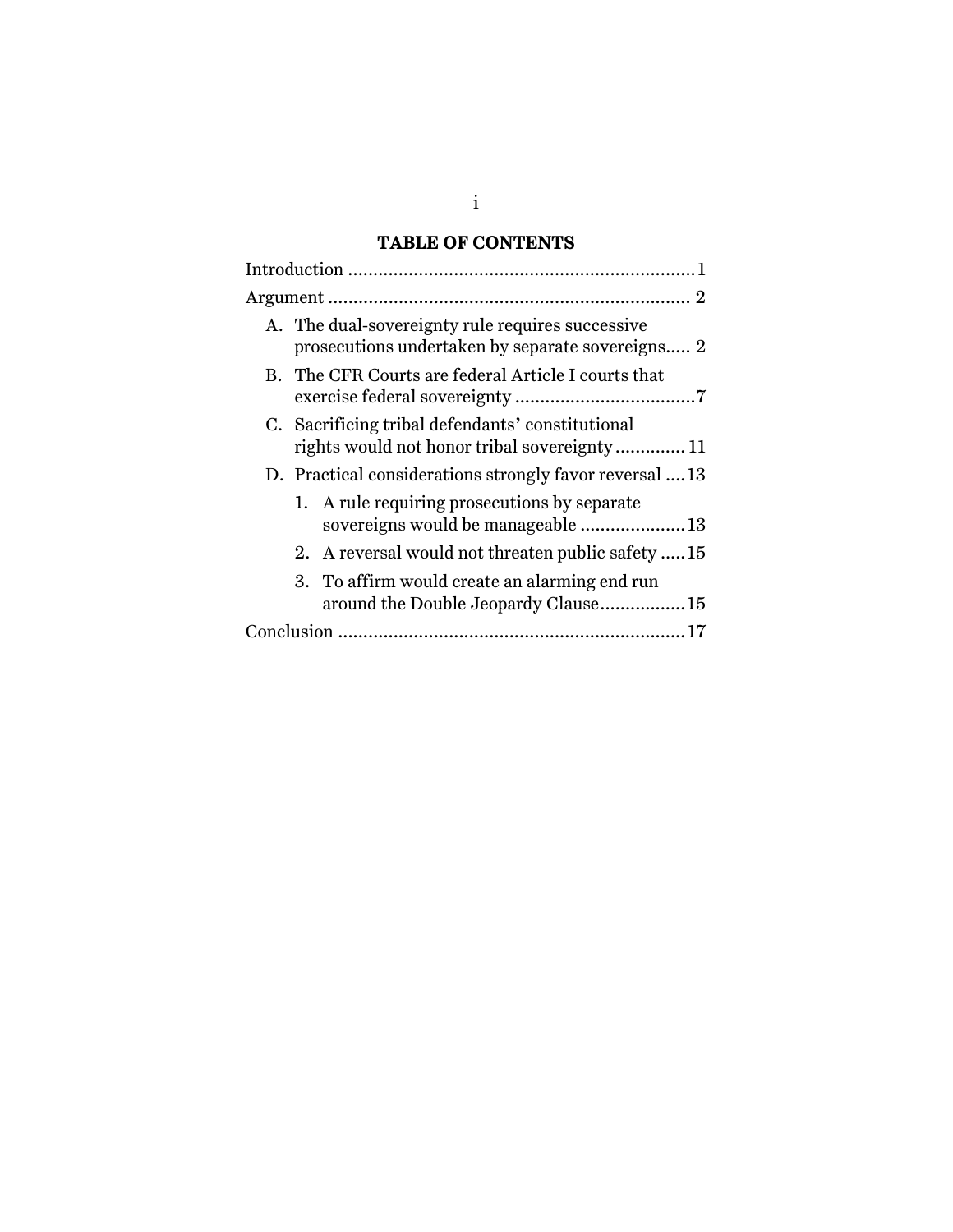## **TABLE OF AUTHORITIES**

### **Cases**

| Bartkus v. Illinois,                    |  |  |  |
|-----------------------------------------|--|--|--|
|                                         |  |  |  |
| Department of Commerce v. U.S. House of |  |  |  |
| Representatives,                        |  |  |  |
|                                         |  |  |  |
| Free Enterprise Fund v. PCAOB,          |  |  |  |
|                                         |  |  |  |
| Gamble v. United States,                |  |  |  |
|                                         |  |  |  |
| Gompers v. United States,               |  |  |  |
|                                         |  |  |  |
| Green v. United States,                 |  |  |  |
|                                         |  |  |  |
| Heath v. Alabama,                       |  |  |  |
|                                         |  |  |  |
| Houston v. Moore,                       |  |  |  |
|                                         |  |  |  |
| McCleskey v. Kemp,                      |  |  |  |
|                                         |  |  |  |
| Puerto Rico v. Sanchez Valle,           |  |  |  |
|                                         |  |  |  |
| United States v. Furlong,               |  |  |  |
|                                         |  |  |  |
| United States v. Jorn,                  |  |  |  |
|                                         |  |  |  |
| United States v. Lanza,                 |  |  |  |
|                                         |  |  |  |
| United States v. Lara,                  |  |  |  |
|                                         |  |  |  |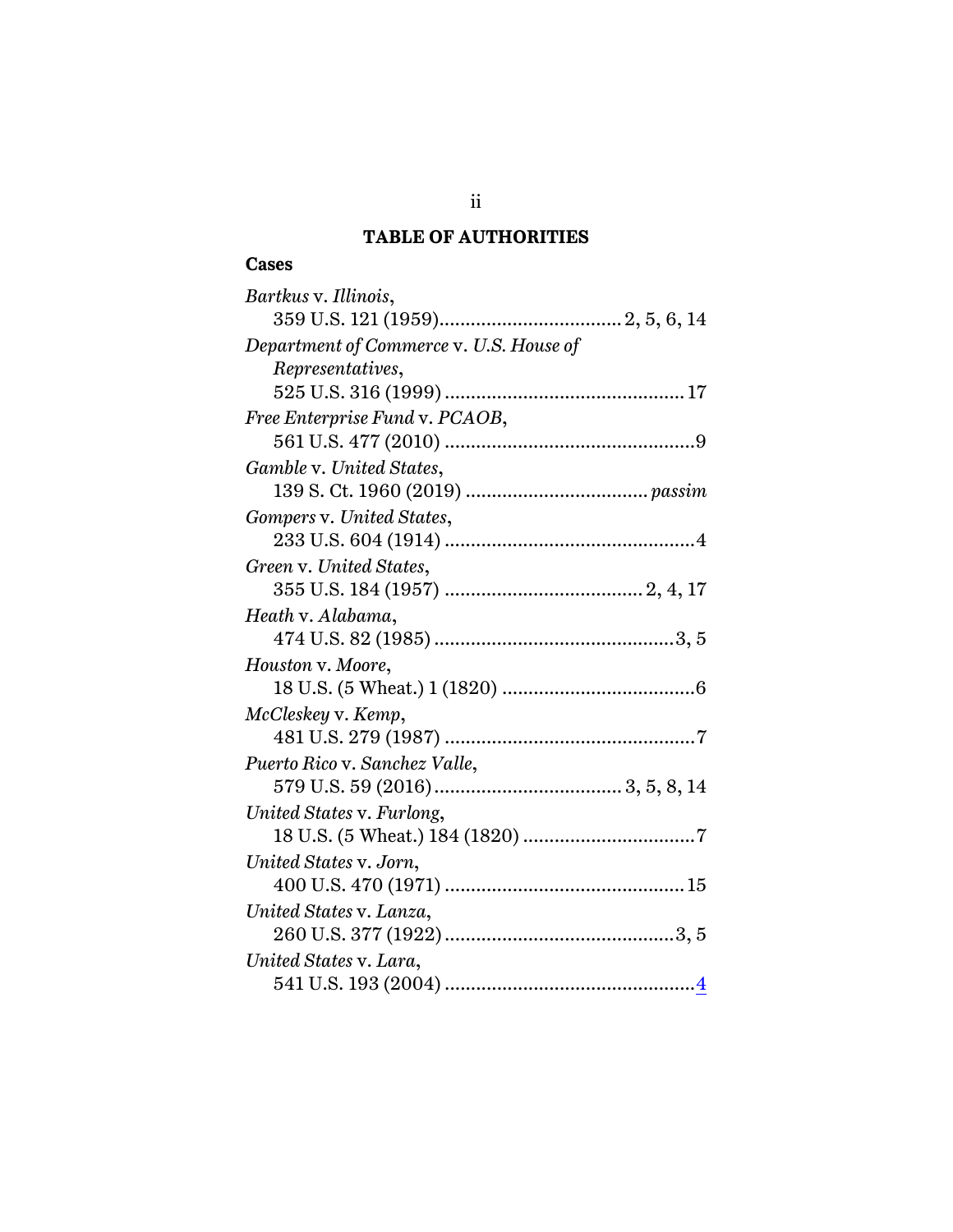## **Cases—continued**

| United States v. Wheeler, |  |
|---------------------------|--|
|                           |  |
| Wright v. United States,  |  |
|                           |  |

## **Statutes and regulations**

| 25 C.F.R. |  |
|-----------|--|
|           |  |
|           |  |
|           |  |
|           |  |

## **Other Authorities**

| 2019 Annual Report and Sourcebook of              |  |
|---------------------------------------------------|--|
| Federal Sentencing Statistics 45, 16              |  |
| Cohen's Handbook of Federal Indian Law, Ch. 18    |  |
|                                                   |  |
| Court of Indian Offenses Serving the Kewa Pueblo, |  |
| 85 Fed. Reg. 10,714 (Feb. 25, 2020)9              |  |
| Law and Order on Indian Reservations,             |  |
|                                                   |  |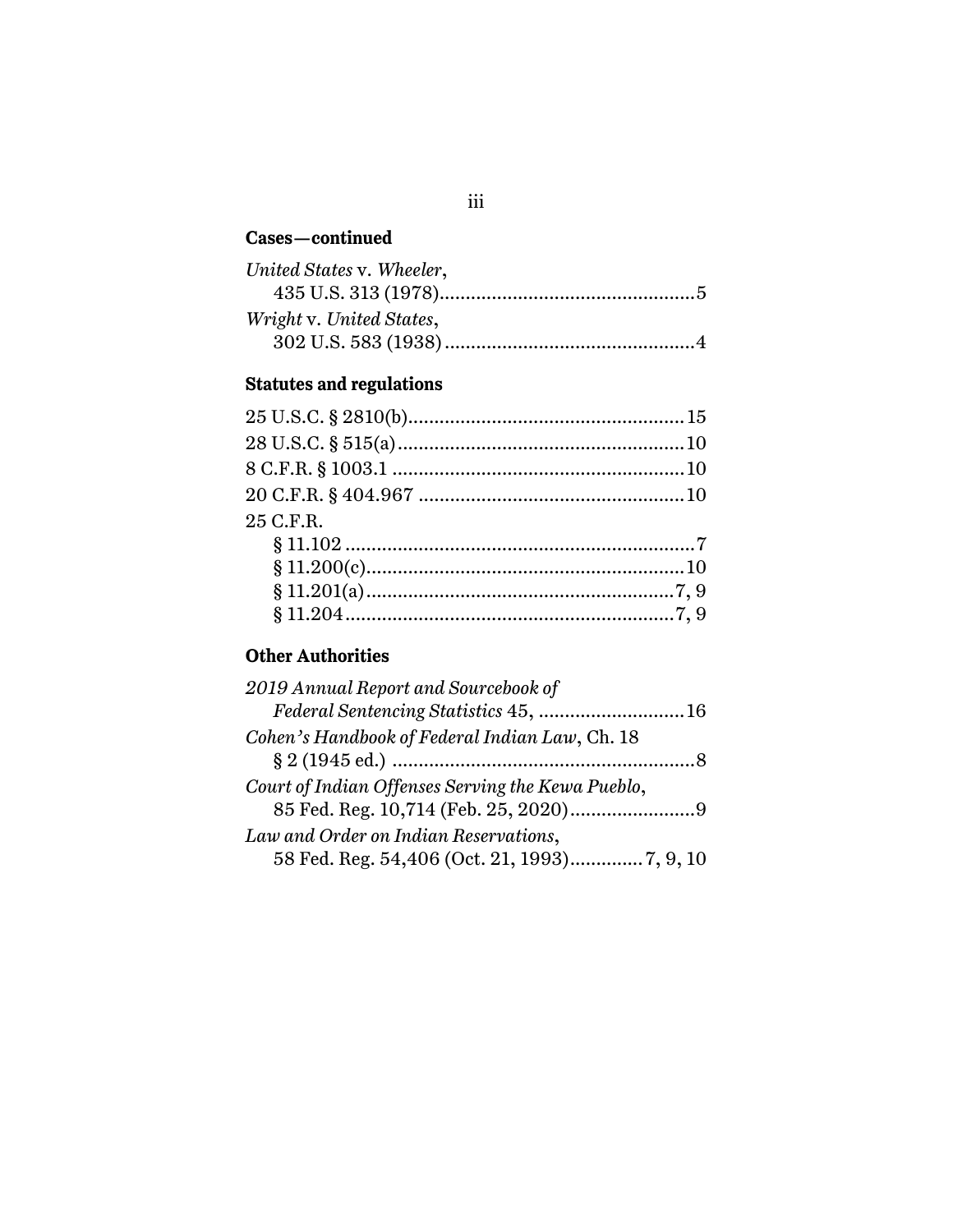#### **INTRODUCTION**

The Double Jeopardy Clause provides that the United States may not "twice put in jeopardy" an individual "for the same offense" concerning the same incident. Yet twice petitioner was prosecuted by federal authorities for equivalent offenses arising from a single incident. Twice he was sentenced by a federal court to incarceration in federal custody after having been convicted of those offenses. In both cases, the prosecutors and judges derived their prosecutorial authority from federal statutes and regulations. And both times, judgment was rendered in the name of the United States. Simply put, petitioner was "twice put in jeopardy" by the United States for equivalent crimes arising out of the same incident.

The United States says that it was permitted to bring two prosecutions against and impose two punishments upon petitioner because, in one of the two prosecutions, it arrogated to itself the power to enforce another sovereign's criminal code rather than its own. That position offends common sense and the values that animate the dual-sovereignty doctrine.

The dual-sovereignty doctrine allows a second sovereign to prosecute a defendant under its own criminal code even after a first sovereign has prosecuted him for an equivalent violation under the first sovereign's code. *Gamble* v. *United States*, 139 S. Ct. 1960, 1964 (2019). This rule "honors the substantive differences between the interests that two sovereigns can have in punishing the same act." *Id*. at 1966. But a second sovereign does not meaningfully "vindicate" its own "diverse interests" in punishing offenses against its own "peace and dignity" unless it actually undertakes a "separate prosecution[]" in its own name, rendering its own criminal penalties. *Id.* at 1966-1967. If the first sovereign does the prosecuting and the punishing in both cases, the second sovereign's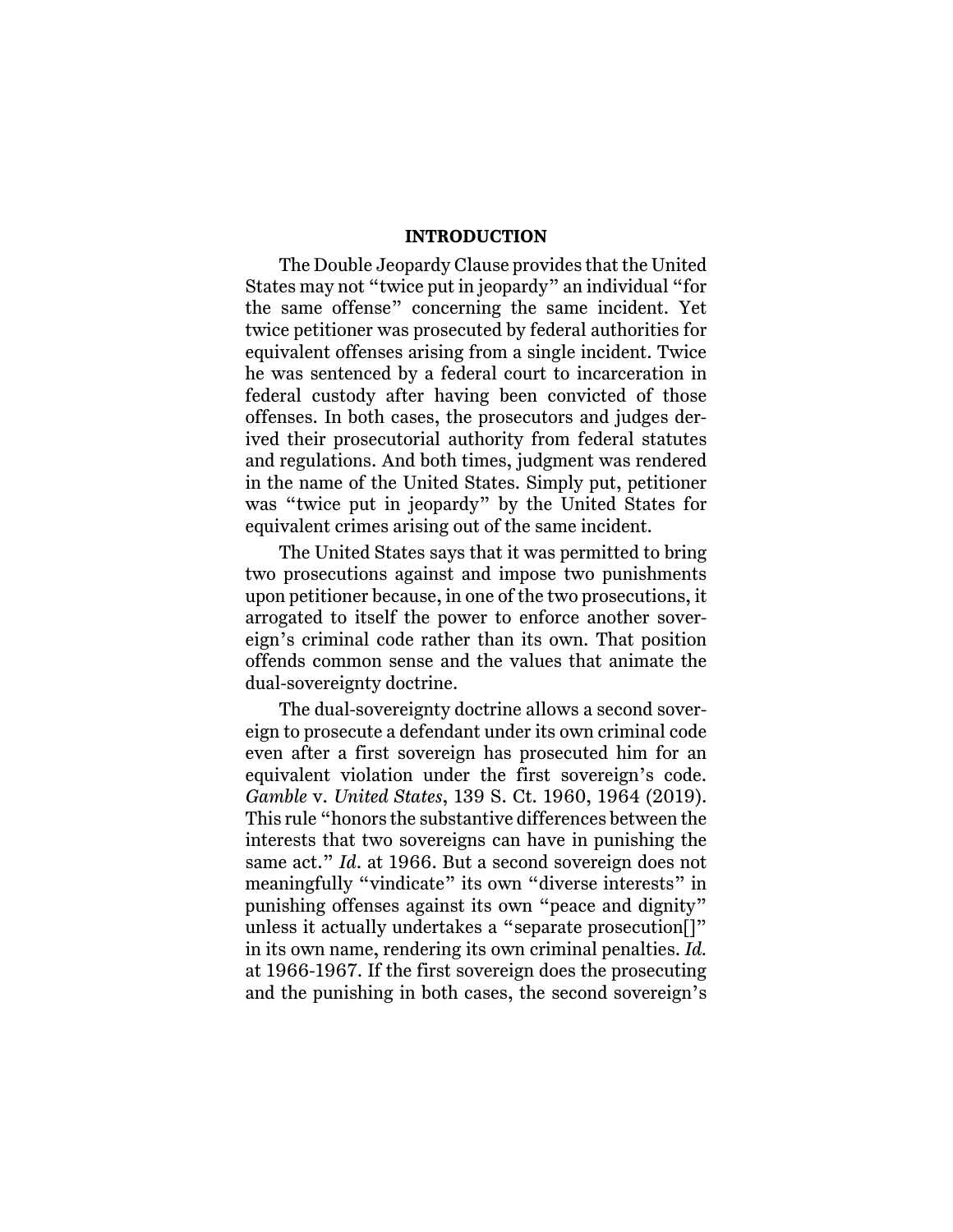distinct interest in punishment is an unrealized idea, invoked "merely [as] a tool" by the first sovereign to "avoid[] the prohibition of the Fifth Amendment against a retrial" of its own of a single defendant for an identical offense. *Bartkus* v. *Illinois*, 359 U.S. 121, 123 (1959).

More generally, the Double Jeopardy Clause—like all provisions of the Constitution—must be construed by reference not just to dictionaries and grammar, but also to history and principle. The United States finds no support in either. Never before has this Court allowed a single sovereign to evade the Double Jeopardy Clause by assuming the power to enforce another sovereign's laws. For it to do so now would be manifestly "contrary to both the letter and spirit of the Fifth Amendment." *Green* v. *United States*, 355 U.S. 184, 198 (1957). The Court accordingly should reverse.

#### **ARGUMENT**

### **A. The dual-sovereignty rule requires successive prosecutions undertaken by separate sovereigns**

In the United States' view (Br. 25), the only thing that "matters for double-jeopardy purposes is the source of authority for the statute of conviction." And because the United States has assumed for itself the power to enforce tribal laws, it concludes that it may prosecute petitioner twice in a row for equivalent offenses, obtaining cumulative punishments. That position is inconsistent with all relevant precedent and, if adopted by the Court, would reduce the Fifth Amendment to a nullity. The Court should reject it.

**1.** As we demonstrated in the principal brief (at 3-5 & 15-17), this Court consistently has recognized that "the crucial determination" under the dual-sovereignty doctrine "is whether the two entities that seek successively *to prosecute* a defendant for the same course of conduct can be termed separate sovereigns." *Heath* v. *Alabama*,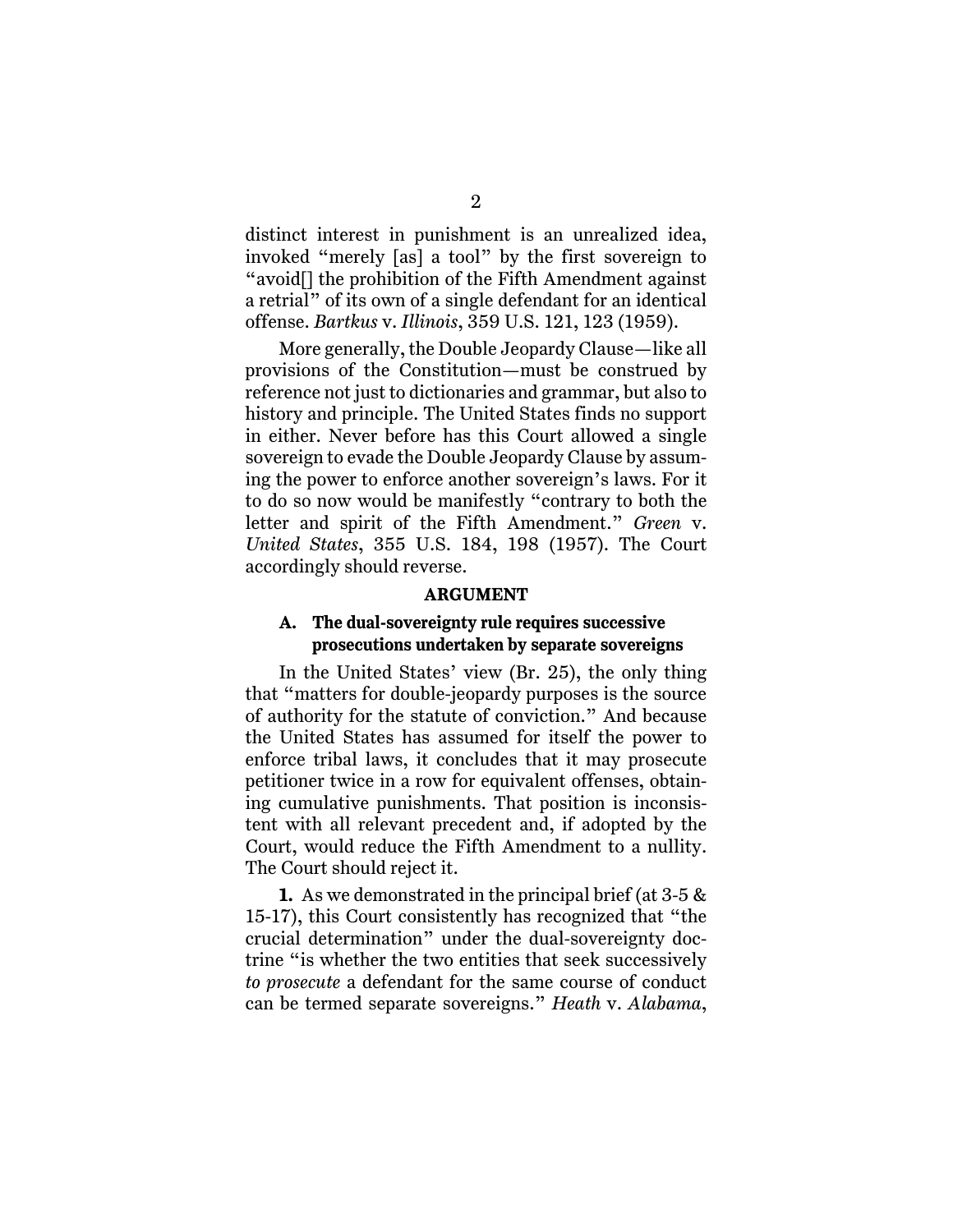474 U.S. 82, 88 (1985) (emphasis added). The Court thus has thus stated clearly that the doctrine saves a successive prosecution from invalidation only when separate sovereigns draw upon "independent sources of power" in both "enacting *and* enforcing [their] criminal laws." *Puerto Rico* v. *Sanchez Valle*, 579 U.S. 59, 69 (2016) (emphasis added).

The United States denies that two prosecutions must be undertaken by separate sovereigns. It notes (Br. 17) that the meaning in 1791 of the word "offense" was merely "transgression" or a "Breaking of a Law." Unthinkingly quoting from *Gamble*, it observes (*ibid*.) that when "there are two sovereigns, there are two laws, and [thus] two offences." On that basis alone, the United States concludes that the dual-sovereignty doctrine turns only on "the source of authority for the statute of conviction" (Br. 25) and thus "the formal difference between two distinct criminal codes" (Br. 18 (quoting *Gamble*, 139 S. Ct. at 1966))—but nothing more.

There are two fatal problems with that reasoning.

*First*, the United States mistakes a necessary condition for a sufficient one. No one denies that "[e]ach government in determining what shall be an offense against its peace and dignity is exercising its own sovereignty." *United States* v. *Lanza*, 260 U.S. 377, 382 (1922). Nor does anyone disagree that, for the dualsovereignty doctrine to apply, the laws being successively enforced must therefore be codified by separate sovereigns. *Gamble*, 139 S. Ct. at 1965-1966.

But "each [government's] power to prosecute" also " is derived from," and is thus likewise an exercise of, "its" own 'inherent sovereignty.'" *Heath*, 474 U.S. at 89. It hardly could be otherwise; a people do not govern themselves by enacting laws and filing them away on shelves never to be enforced. This Court's cases thus invariably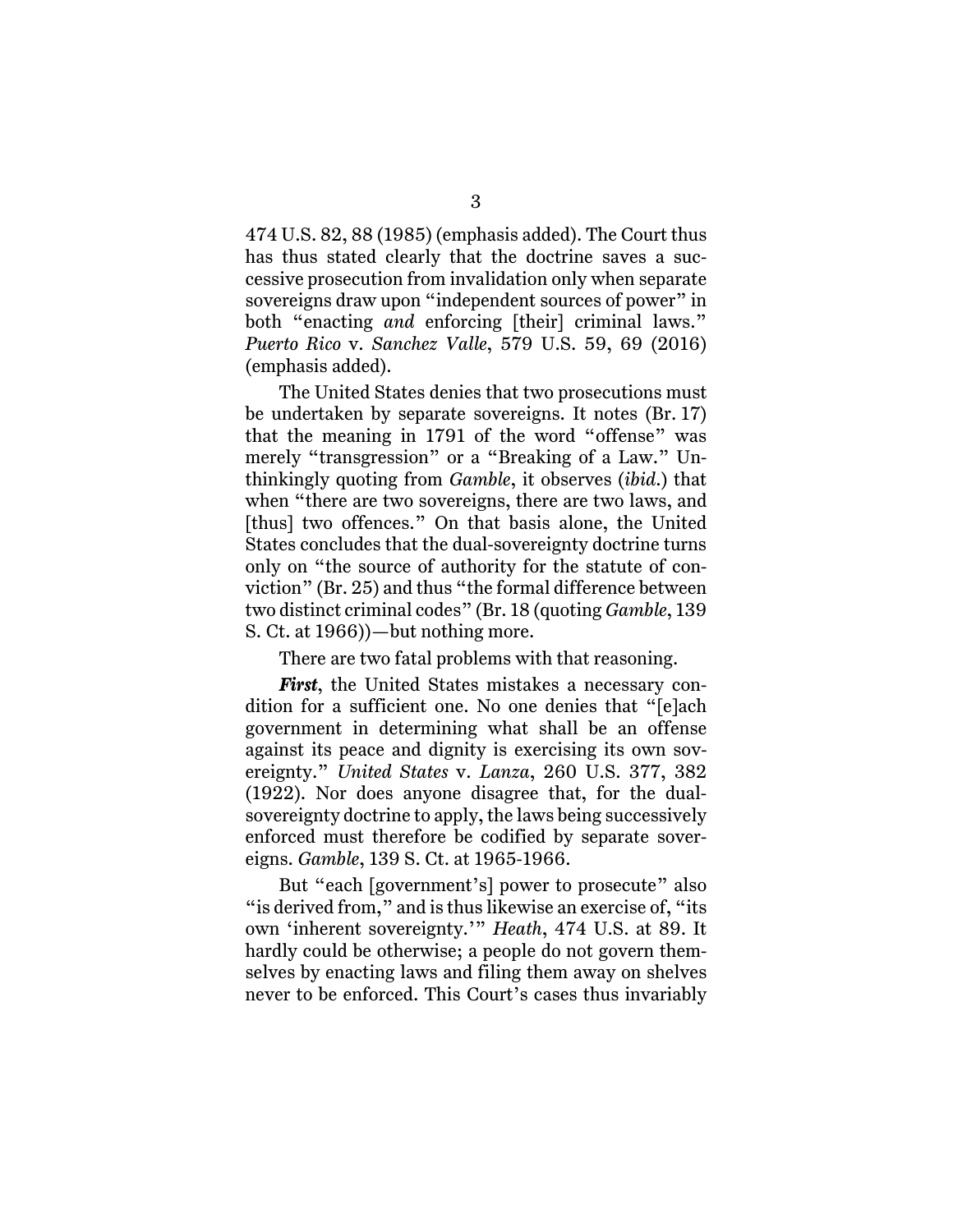have asked, not just whether the two *laws* were *enacted* by two different sovereigns, but also whether "the two *prosecutions* were *brought* by two different sovereigns." *United States* v. *Lara*, 541 U.S. 193, 198 (2004) (emphasis added).

That is why the United States is wrong to insist, as it repeatedly does (Br. 16, 24, 27), that under our approach, tribal offenses prosecuted in a CFR Court (also known as a Court of Indian Offenses) would be "transform[ed]" into "federal offenses," solely by virtue of the forum in which they are tried. That is mere wordplay. In fact, an offense against a tribe's criminal code remains just that, no matter where it is enforced. But for the United States to avail itself of the dual-sovereignty doctrine as grounds for a second prosecution, a tribe—and not the United States—must have brought the first prosecution.

*Second*, the government's reasoning on this point (Br. 17-18, 24-25) is overly rigid and mechanical. When it comes to the construction of constitutional provisions, "something more is involved than consultation of the dictionary and the rules of English grammar." *Wright* v. *United States*, 302 U.S. 583, 607 (1938). Constitutional rules "are not to be interpreted like those of a municipal code or of a penal statute," without a view to broader purpose and principle. *Id*. at 606. The meaning of the Double Jeopardy Clause, in particular, is "derived from history" and therefore "must be determined, not simply by taking the words and a dictionary, but by considering its origin and the line of its growth" across the historical record. *Green* v. *United States*, 355 U.S. 184, 199 (1957) (Frankfurter, J., dissenting) (cleaned up) (quoting *Gompers* v. *United States*, 233 U.S. 604, 610 (1914)).

For just that reason, the Court explained in *Gamble* that the dual-sovereignty doctrine reflects not just "the formal difference between two distinct criminal codes," but also "the substantive differences between the inter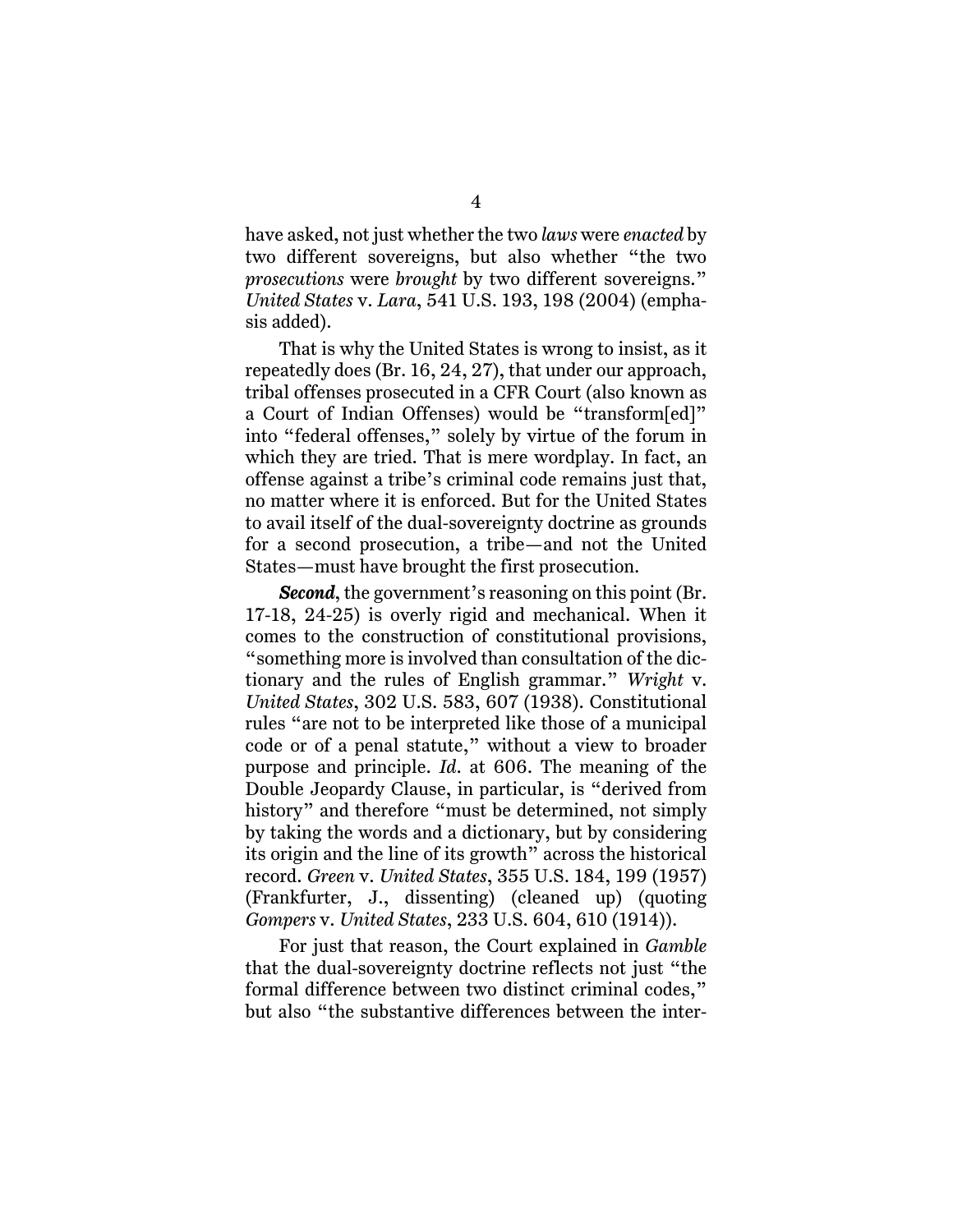ests that two sovereigns can have in punishing the same act." 139 S. Ct. at 1966. It is common sense that, for the doctrine to honor such differences, the separate offenses must not only be defined by different sovereigns, but also "prosecuted by different sovereigns," who only then are able to vindicate their distinct interests with independent punishments. *Id.* at 1964 (quoting *Heath*, 474 U.S. at 92). That "an act denounced as a crime by [two] sovereignties is an offense against the peace and dignity of both" means that it "may be punished by each," not that it may be punished by one of them twice. *Lanza*, 260 U.S. at 382.

That same view was expressed in *United States* v. *Wheeler*, 435 U.S. 313 (1978), where the Court held that tribes are separate sovereigns in the double-jeopardy sense because they retain "the inherent power [both] to prescribe laws for their members *and to punish infractions of those laws*." *Id*. at 323 (emphasis added). Accord *Sanchez-Valle*, 579 U.S. at 70 (tribes "count as separate sovereigns under the Double Jeopardy Clause" as long as they retain the "power to prosecute"). Recognizing the importance to the inquiry of the powers to prosecute and punish, the *Wheeler* Court thus expressly reserved the question presented here. 435 U.S. at 327 n.26. If the United States were correct that it makes no difference whether a CFR Court "is an arm of the Federal Government" (*ibid*.), the Court's reservation would have been unnecessary.

These observations also underlie the Court's earlier observation in *Bartkus* that if a second sovereign's prosecutor were "merely a tool" for a first sovereign, such that a second prosecution were "in essential fact" just a "cover" for another prosecution by the first sovereign, dual-sovereignty would not apply. 359 U.S. at 123-124. The United States questions (Br. 31) whether *Bartkus*'s reasoning on this score is good law and asserts that it cannot, in any event, be applied in a "blanket" manner.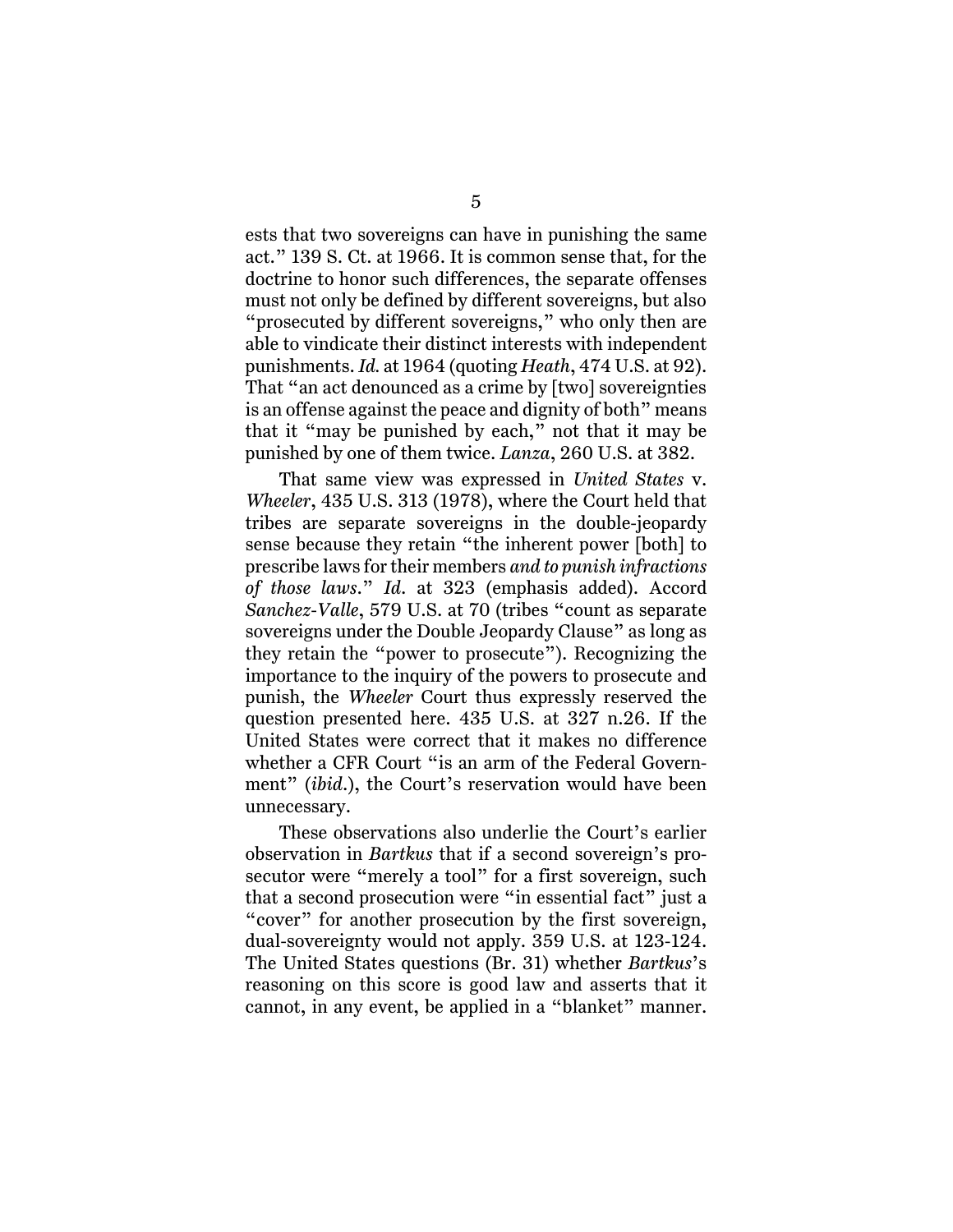But this Court has never called *Bartkus* into question. Indeed, it favorably cited *Bartkus* a half-dozen times in *Gamble*. And regardless of whether *Bartkus* can be applied in a blanket manner, there is no serious question that its reasoning applies here.

**2.** The United States rightly observes (Br. 28) that we have not cited any "decision in which the Court considered the authority to initiate a prosecution separately from the authority to proscribe conduct." But that is only because separate sovereigns invariably have been responsible for both defining separate crimes and undertaking separate prosecutions in every dual-sovereignty case on the books. If that suggests anything, it is only that the situation presented here would have been viewed in 1791 as utterly outlandish—certainly, there is no evidence in pre-founding English common law cases, treatises, or founding-era decisions of this Court to indicate that it was an accepted practice for one government to reference another government's laws as a basis for bringing successive prosecutions in its own name.

Along similar lines, the United States emphasizes *Houston* v. *Moore*, 18 U.S. (5 Wheat.) 1 (1820). See U.S. Br. 25-26. But there, "Justice Washington taught only that the law prohibits two sovereigns (in that case, Pennsylvania and the United States) from both trying an offense against one of them (the United States)." *Gamble*, 139 S. Ct. at 1977. That proposition is entirely consistent with our theory of this case: As we have said, for the dualsovereignty doctrine to apply, both the first and second offenses *and* the first and second prosecutions must be attributable to separate sovereigns. If either are attributable to a single sovereign, the doctrine is inapplicable. *Houston* confirms the doctrine's first element—that separate sovereigns must independently define separate offenses. The Court there had no occasion to consider the second element—that separate sovereigns must also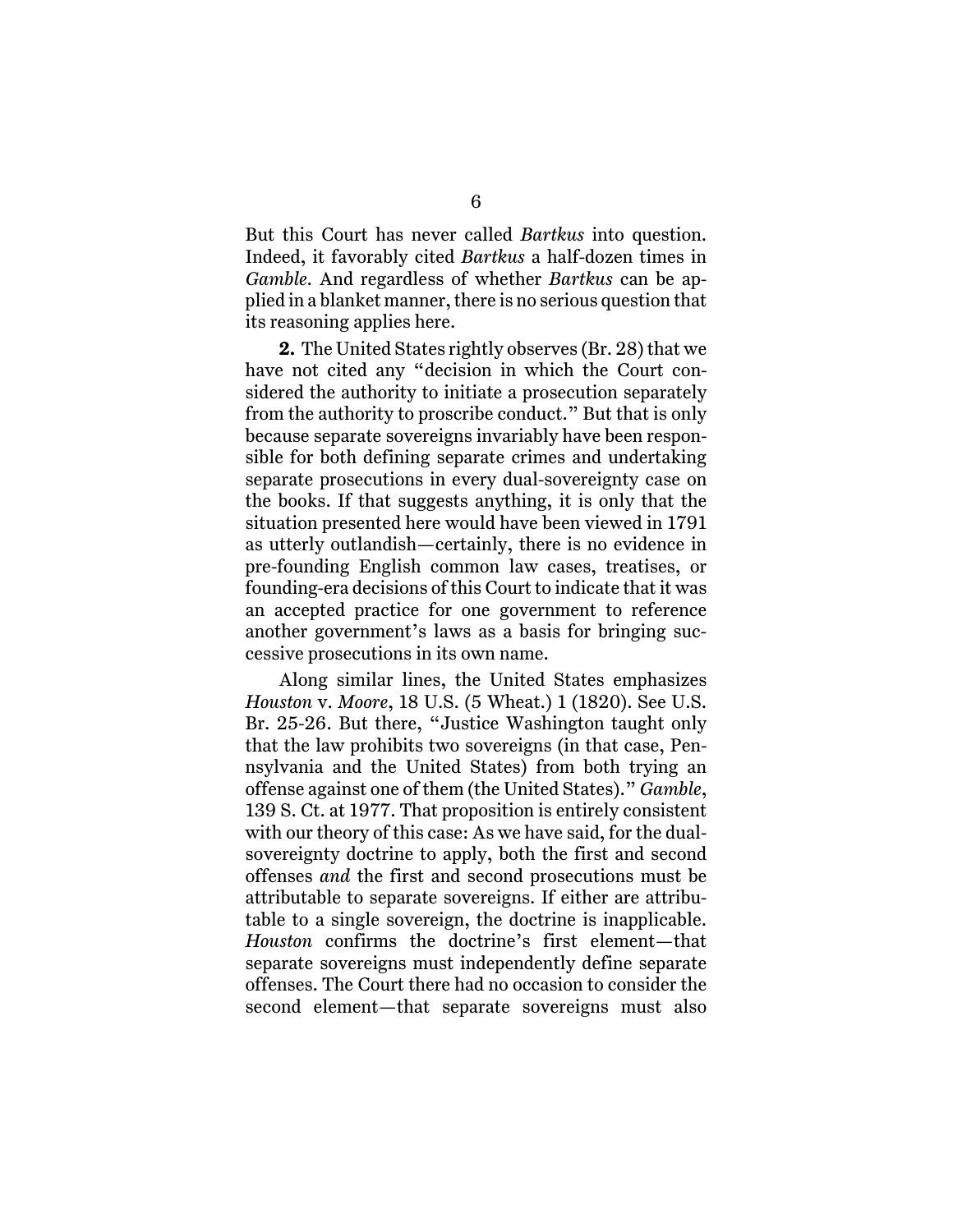independently prosecute the defendant *for* those offenses. That is not a "silent[]" prejudgment (U.S. Br. 26) of the question presented here, one way or the other. And the same goes for the government's piracy example, which assumes a single source of power to criminalize piracy. See U.S. Br. 19 (citing *United States* v. *Furlong*, 18 U.S. (5 Wheat.) 184 (1820)).

## **B. The CFR Courts are federal Article I courts that exercise federal sovereignty**

Because the United States undertook both of petitioner's prosecutions, the dual-sovereignty doctrine does not apply and petitioner's second prosecution violated the Double Jeopardy Clause. The United States asserts that the CFR Courts exercise tribal rather than federal power, but that too is wrong.

**1.** The BIA itself has consistently taken the view that the CFR Courts are "Federal instrumentalities and not tribal bodies" and that, as such, they are subject to exclusively federal "supervision," including with respect to both prosecutions and punishments. *Law and Order on Indian Reservations*, 58 Fed. Reg. 54,406, 54,407-08 (Oct. 21, 1993); see also 25 C.F.R. §§ 11.201(a), 11.204. The regulations thus state plainly that the CFR Courts "provide adequate machinery for the administration of justice *for* Indian Tribes" *by* the BIA when "tribal courts have not been established"—not *by* the tribes for themselves, as though the CFR Courts were tribal courts. 25 C.F.R. § 11.102 (emphasis added). And in light of federal control of prosecutors and judges in the CFR Courts, the decisions to pursue charges and impose punishments in that forum necessarily reflect federal sovereign discretion. *Cf*. *McCleskey* v. *Kemp*, 481 U.S. 279, 311-312 (1987) (prosecutorial discretion encompasses the choice of which crimes to charge under which statutes, which penalties to seek, when leniency should be granted, how plea bargains should be negotiated, and so on).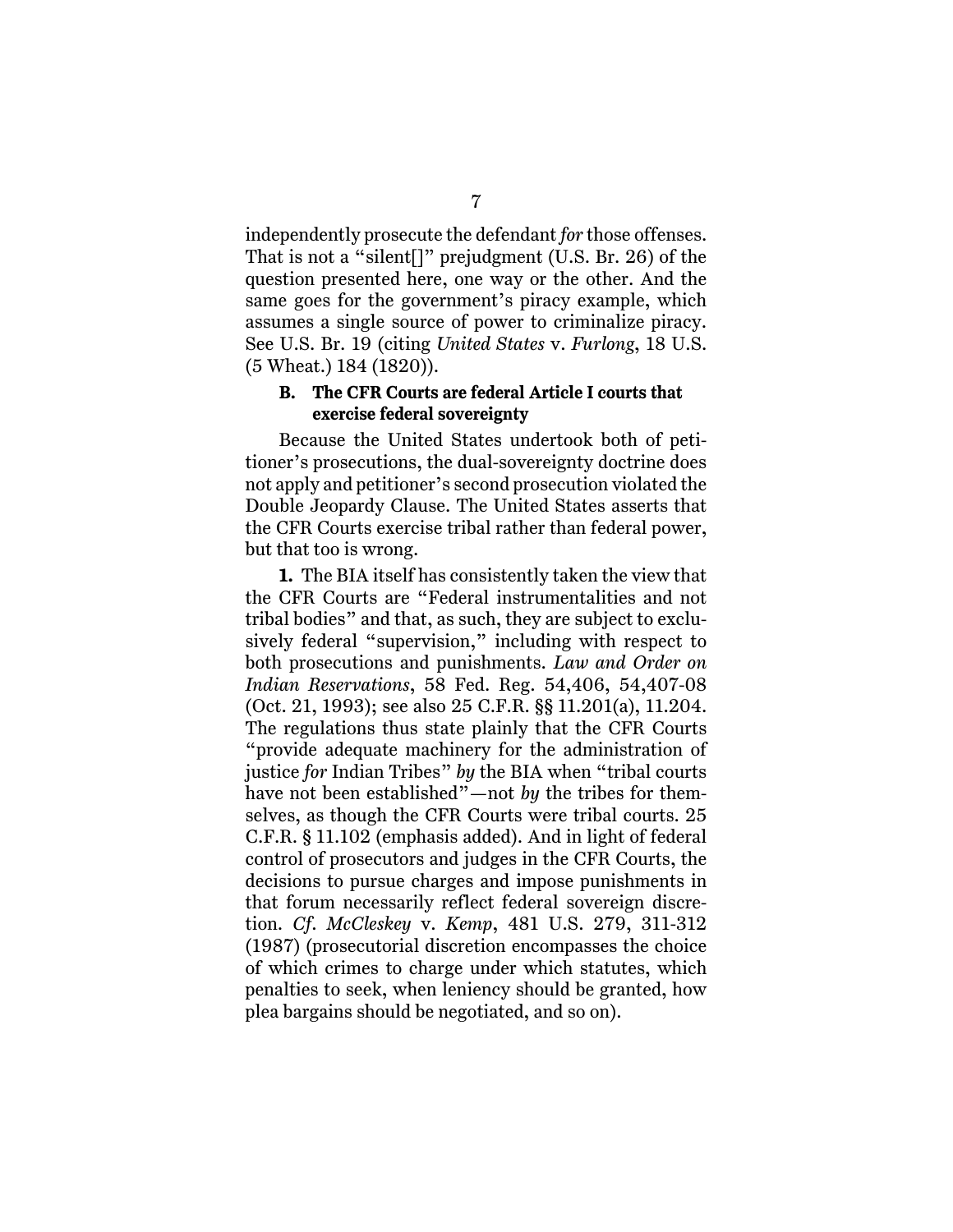None of this is a new development. As we showed in the principal brief (at 17-22), the CFR Courts, from their establishment in the 1880s, have derived their power from federal wellsprings. That understanding of the CFR Courts has persisted even following enactment of the Indian Reorganization Act in 1934. Authoritative sources published years after the Act's adoption continued to opine that "the disciplinary authority of the Secretary of the Interior" over Indians in the CFR Courts derives from the United States' "guardianship over the Indians" and is akin to the "disciplinary power [that] parents [may exercise] with respect to their children" or that "guardians generally may exercise \* \* \* over their wards." *Cohen's Handbook of Federal Indian Law*, Ch. 18 § 2, at 359-360 (1945 ed.). Put in contemporary terms, the statutes and regulations that establish and govern the CFR Courts are an exercise of the federal government's "plenary authority" over the tribes as "domestic dependent nations." *Sanchez Valle*, 579 U.S. at 70.1

That is why the BIA has forthrightly acknowledged "the possibility that someone who has committed a serious offense may be immunized from federal prosecution [under the Major Crimes Act] because of the prohibition against double jeopardy by a prosecution in a [CFR Court]." 58 Fed. Reg. at 54,406.

<sup>&</sup>lt;sup>1</sup> The United States' view that the CFR Courts' "decisions and authority were understood to come from the Indians' own people" from their genesis in 1882 (Br. 4 (cleaned up)) blinks reality. The courts were tools of a foreign power to oppress the Indian tribes. See Petr. Br. 17-22. In addition to the courts' establishment and operation by federal authorities, tribes at the time were very clear that they did not consent to them. *E.g.*, *Indians Plead Well for Rights*, Las Vegas OPTIC 1 (June 12, 1914), perma.cc/249Y-MHYP (quoting an official and express statement of the Pueblo Indians that they did not "consent" to the "court of Indian offenses" but rather spurned them as "mock courts [that] have no real authority and are the arbitrary creation of [BIA superintendents]").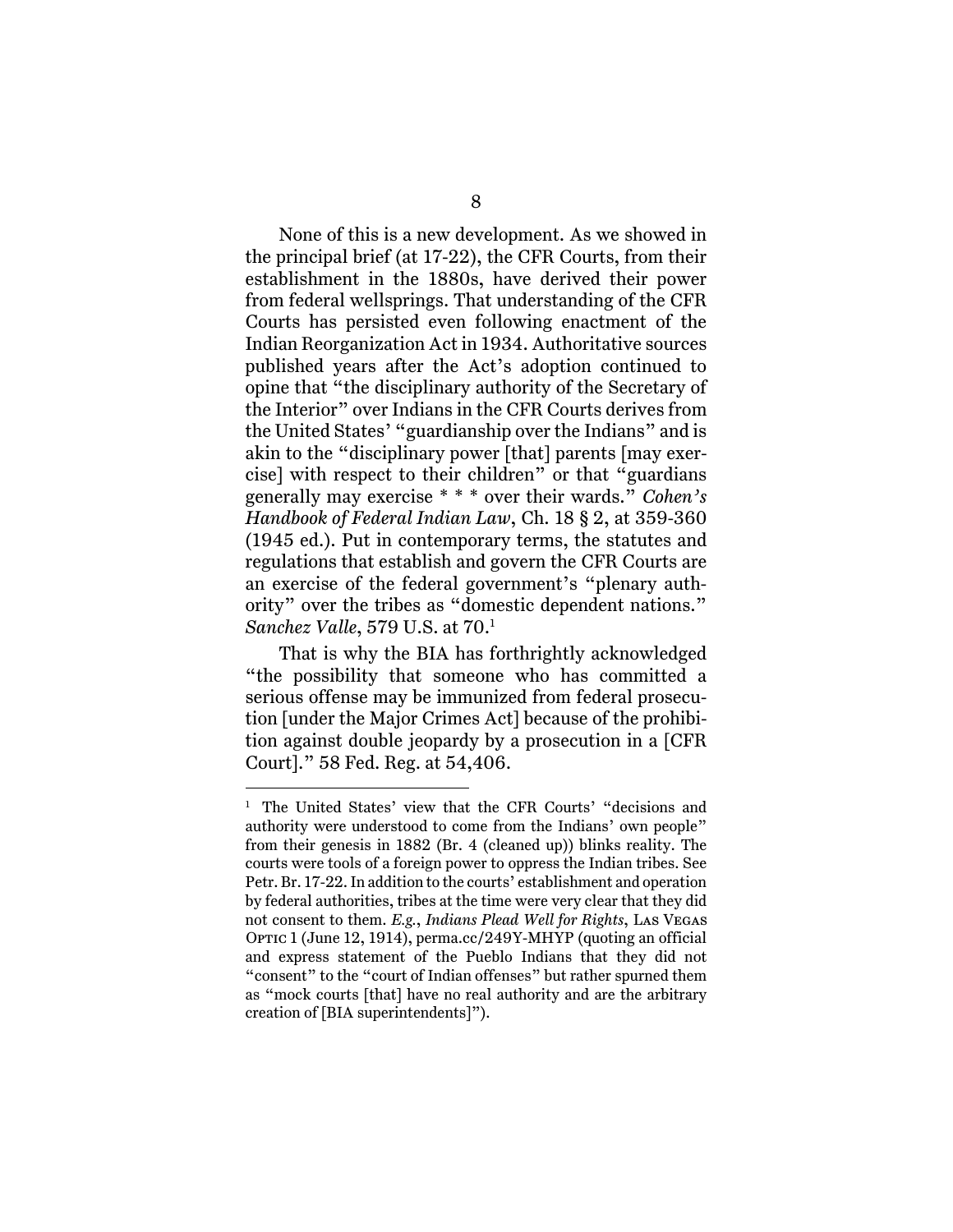**2.** The United States disregards this settled history and the BIA's present views, asserting (Br. 33) that the CFR Courts, today and always, "exercise tribes' sovereign authority, not the sovereign authority of the United States." But the United States does not explain precisely how tribes might be understood to use the CFR Courts to exercise their sovereign prerogatives. Plainly, the tribes do not adopt criminal laws and thereby define criminal offenses through the CFR Courts; they accomplish that much through their legislative processes. That leaves only the power to prosecute and punish offenses against their criminal codes. But it would be astonishing for the United States to assert that some other government may express its own sovereign prerogatives through independent control of a federal Article I court.

Both the prosecutors and the judges in the CFR Courts serve at the pleasure of the Interior Secretary or her designee pursuant to federal regulations. See 25 C.F.R §§ 11.201(a), 11.202, 11.204; *Court of Indian Offenses Serving the Kewa Pueblo*, 85 Fed. Reg. 10,714 (Feb. 25, 2020). All acknowledge this fact. See U.S. Br. 14, 40; Tribes' Amicus Br. 10. The inescapable conclusion is that BIA prosecutors and judges derive their power from the federal government, and that their decisions reflect federal prerogatives. It is flatly incompatible with settled Article II principles (*e.g.*, *Free Enterprise Fund* v. *PCAOB*, 561 U.S. 477, 492 (2010)) to say otherwise—to suggest that executive officers of the United States, in doing their jobs, derive power from (and are thus answerable to) some other sovereign.

The United States observes in response (Br. 37) that "[t]he decisions of the judges of the Courts of Indian Offenses are not subject to review within the Department of the Interior, but instead by a panel of the Court of Indian Appeals." What difference could that make? All of our observations about the CFR Courts apply equally to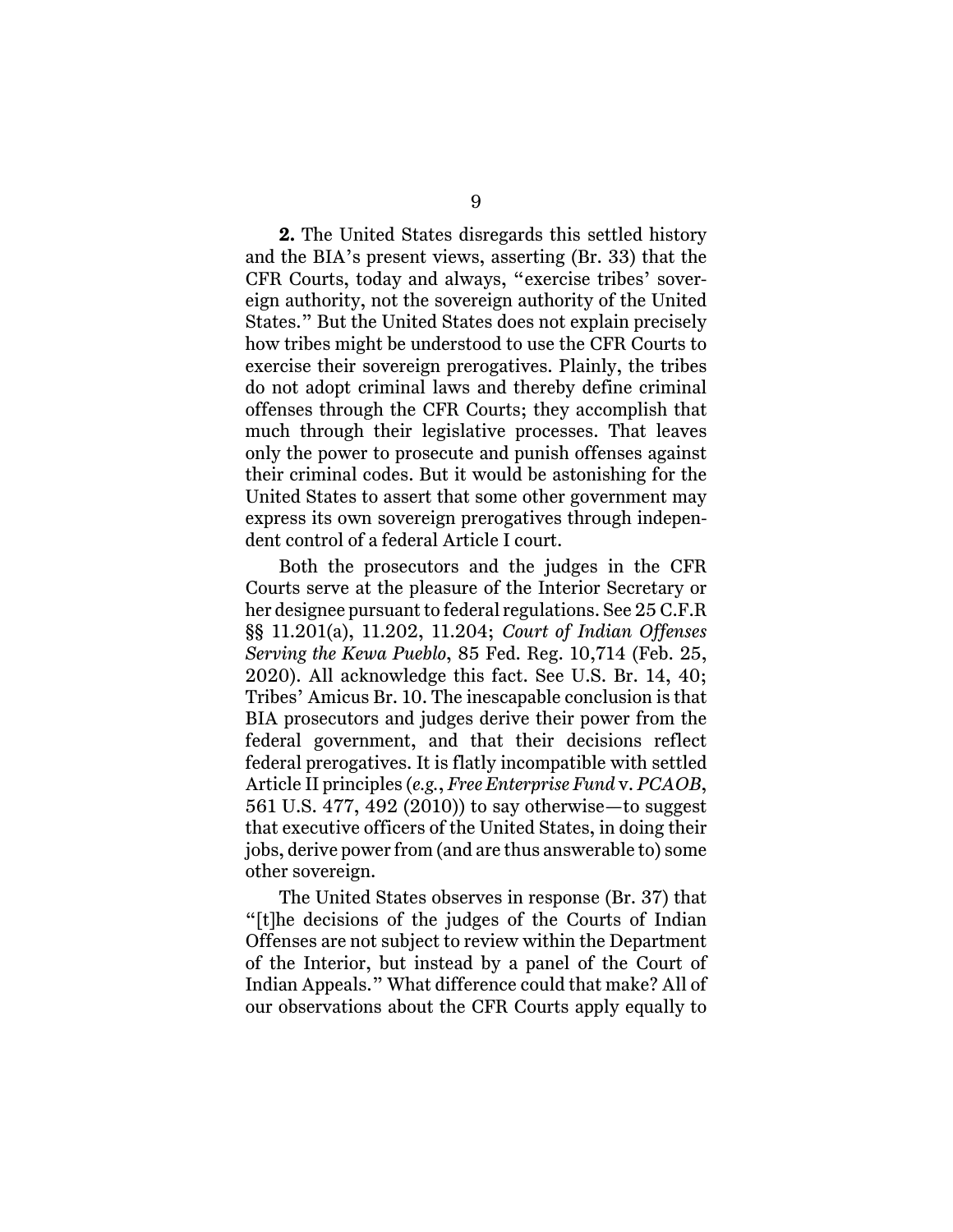the Court of Indian Appeals. See 25 C.F.R. § 11.200(c). And regardless, it is common for the decisions of Article I trial courts to be subject to review by Article I appellate courts. See, *e.g.*, 20 C.F.R. § 404.967 (decisions of Social Security administrative law judges reviewable by the Appeals Council); 8 C.F.R. § 1003.1 (decisions of immigration judges reviewable by the Board of Immigration Appeals). That in no way suggests that the power of either court is derived from a source other than the federal government.

The United States also notes (Br. 40) that "it is not uncommon for state, tribal, and foreign prosecutors to appear in federal criminal cases on behalf of the federal government." But such specially appointed prosecutors are authorized to undertake only those litigation activities that the Attorney General "specifically direct[s]" in a federal court. 28 U.S.C. § 515(a). And within the scope of the appointment, they must "act under the direction of the United States Attorney General or his delegee." *E.g.*, Letter from Jewel Campos to Ann Wick Allison (Jan. 22, 2020), perma.cc/M46S-SP9Q. This case might be different if BIA prosecutors entered into statutorily authorized agreements with tribal authorities to appear on their behalf in tribal courts, acting under their direction as their special appointees. But that is not the case. BIA prosecutors and judges are federal employees operating in federal courts under the "supervision" and at the direction of the federal government. 58 Fed. Reg. at 54,408.

Nor does it make a difference that the Ute Mountain Ute Tribe has contracted under the Indian Self-Determination and Education Assistance Act (colloquially, Public Law 93-638) to provide back-office administrative services for its CFR Court and to furnish a public defender. See U.S. Br. 37; Tribes' Amicus Br. 10-11. That the BIA has engaged the tribe as a third-party contractor to run the clerk's office and supply a defense attorney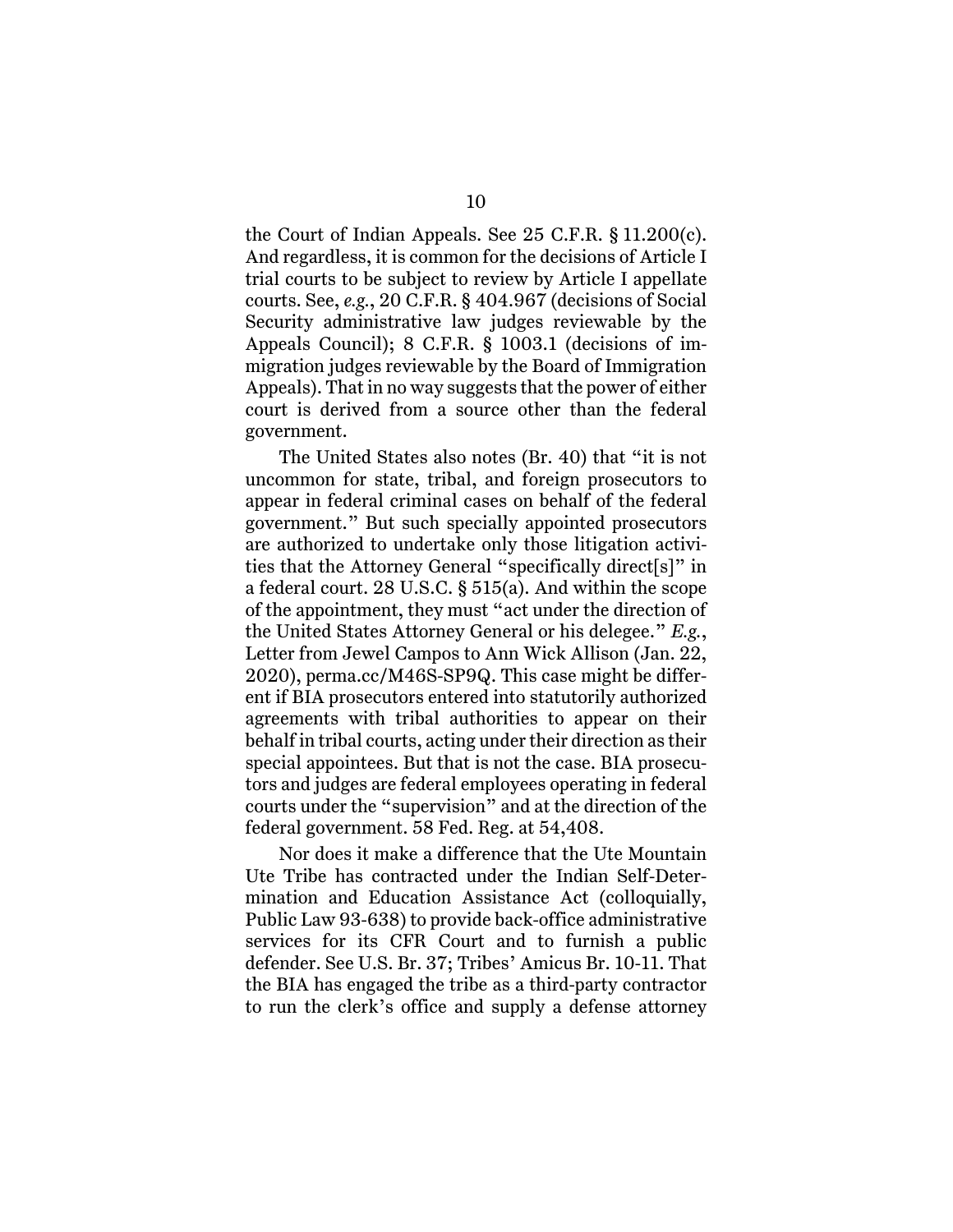does not in any way suggest that the federally employed prosecutor and judge derive their power from the tribal sovereignty.

**3.** We readily acknowledge that the Ute Mountain Ute Tribe is a distinct sovereign whose sovereign choices command respect. See U.S. Br. 19-23. But that is not the question here; it is instead whether the tribe exercised its sovereign authority by prosecuting petitioner's first case. The facts are clear that it did not.

The first criminal case was commenced by a federal officer (JA9) and litigated by a federal prosecutor in the name of the United States as plaintiff (JA10-12) in a federal CFR Court. The historical purpose of such courts was to assimilate the tribes and to undermine rather than promote tribal self-government. See Pet. Br. 17-22. As has always been the case in these courts, the prosecutor was therefore exercising federal, not tribal, power. So too was the court, which is constituted by and operates under federal law, resides within a federal agency, and imposes punishment in the name of the United States. Against this backdrop, the United States appears to acknowledge (Br. 41) that "the same sovereign [brought both] successive prosecutions" in this case. The first federal prosecution in the CFR Court thus barred the second federal prosecution in the district court.

### **C. Sacrificing tribal defendants' constitutional rights would not honor tribal sovereignty**

We explained (Pet. Br. 29-30) that prosecution and punishment by the United States cannot meaningfully vindicate tribal sovereign interests, no matter the identity of the government that enacts the underlying criminal statute. The United States does not directly disagree. It responds (Br. 43) instead by asserting that, to refuse to apply the dual-sovereignty doctrine in this case would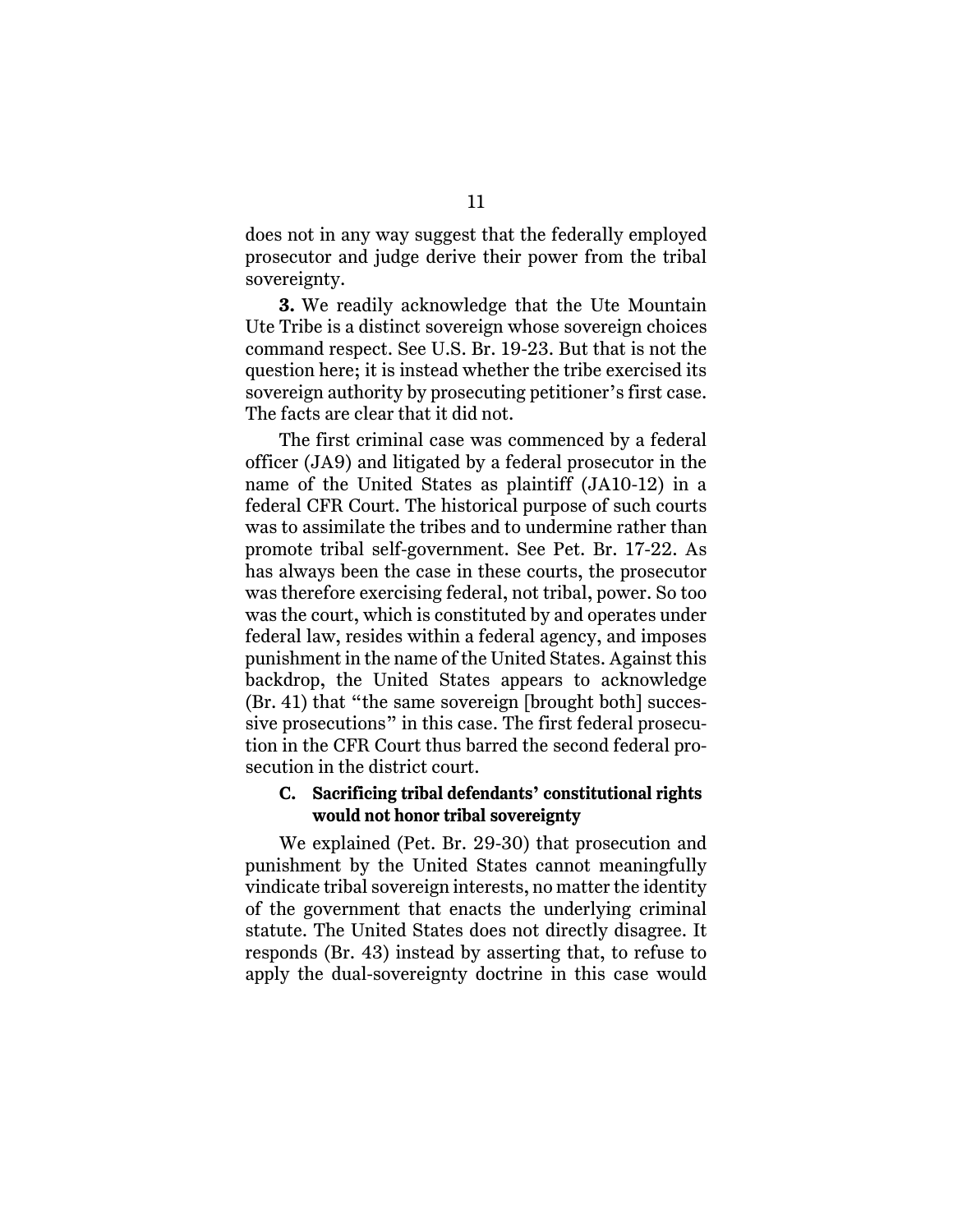"devalue tribal sovereignty" by creating a "two-tier system" of tribes, rendering those that use the CFR Courts "second-class sovereigns." That is mistaken.

Nothing in our position diminishes the tribes' sovereign power to define crimes or punish criminal acts. As the United States itself repeatedly asserts (Br. 7-8, 24, 36, 45-46), tribes have a "choice" whether to establish their own systems of criminal justice or instead to place the power to enforce tribal codes in the hands of federal prosecutors acting in the CFR Courts. Tribes that elect the CFR Courts must accept the double-jeopardy consequences that follow. Those that find the tradeoff unacceptable can opt instead to establish courts of their own. Nothing about confirming the double-jeopardy implications of one option compared with another in any way "devalues" (U.S. Br. 43) the decisionmaker's power to make its choice.

In truth, however, the tribes that use the CFR Courts probably do not have a choice in the matter; they do so only because they lack the resources "to provide basic government services" for themselves. Tribes' Amicus Br. 9; accord U.S. Br. 8. If that regrettable fact produces a "two-tier system" of sovereigns, it is only because the United States continues to require resource-deprived tribes to hand over the administration of criminal justice to federally controlled (and often neglected) Article I courts. See Tribes' Amicus Br. 6, 16, 18. It would be more respectful of tribal sovereignty to retire the CFR Courts altogether (especially given their assimilationist origins) and simply give grants directly to the tribes for them to establish and run judicial systems of their own. But that is a problem for Congress to solve, not the Court.

For present purposes, it suffices to say that it would not honor tribal sovereignty to sacrifice the constitutional rights of tribal members as an expedient for making the CFR Courts more palatable for the tribes that must use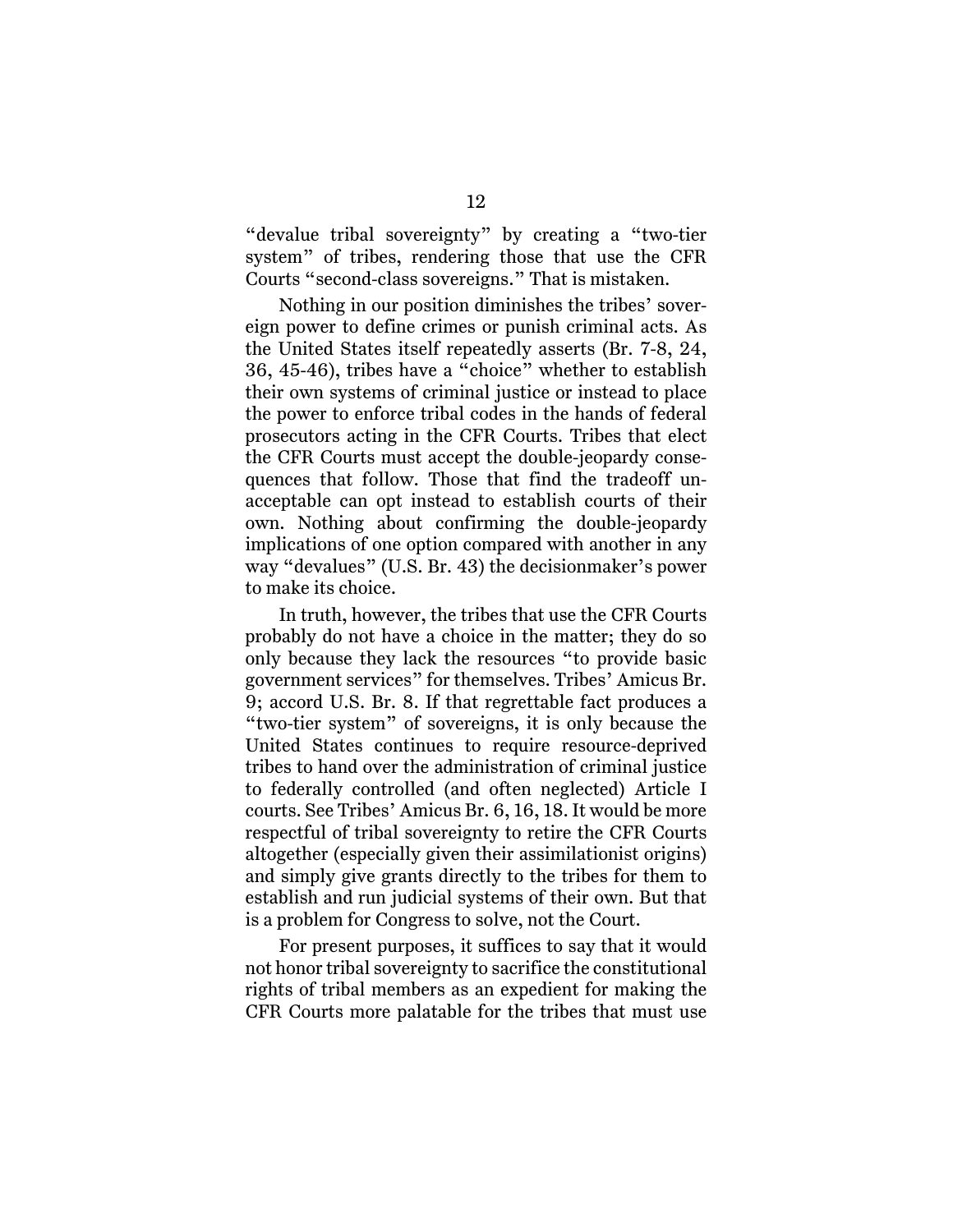them. See *Gamble*, 139 S. Ct. at 2009 (Gorsuch, J., dissenting) ("It is not for this Court" to recalibrate the Bill of Rights "to make the prosecutor's job easier.").<sup>2</sup>

### **D. Practical considerations strongly favor reversal**

The United States and its amici raise a number of other practical and policy arguments. Such contentions are largely irrelevant to the constitutional question presented here. But even taken on their own terms, they are unpersuasive.

## *1. A rule requiring prosecutions by separate sovereigns would be manageable*

The United States describes our approach to the dualsovereignty doctrine as "amorphous" (Br. 12), "ad hoc" (Br. 13), "[un]clear and [un]workable" (Br. 15), "incapable of coherent application" (Br. 15), and lacking "any meaningful standards" (Br. 42).

These aspersions are difficult to understand. Our rule, which is the rule recognized by this Court many times over, implicates the same "bright-line source-ofauthority approach" that the government touts. See U.S. Br. 40. Under settled precedent, courts must determine whether the source of authority underlying the power to prosecute in two successive cases derives from separate sovereigns. Although the forum in which the prosecution takes place is a pertinent consideration, the inquiry is not solely "forum-focused." See U.S. Br. 27, 32-46. In determining "whether the prosecutorial powers of the two jurisdictions have independent origins" or instead "derive from the same 'ultimate source'" (*Sanchez Valle*, 579 U.S. at 62), courts must look foremost to the statutes and

<sup>&</sup>lt;sup>2</sup> We explained in our principal brief (at 28-29) that a sovereign's interest in punishment is not threatened by a race-to-the-courthouse problem in these circumstances, either. The United States does not disagree—after all, a single sovereign cannot beat itself to court.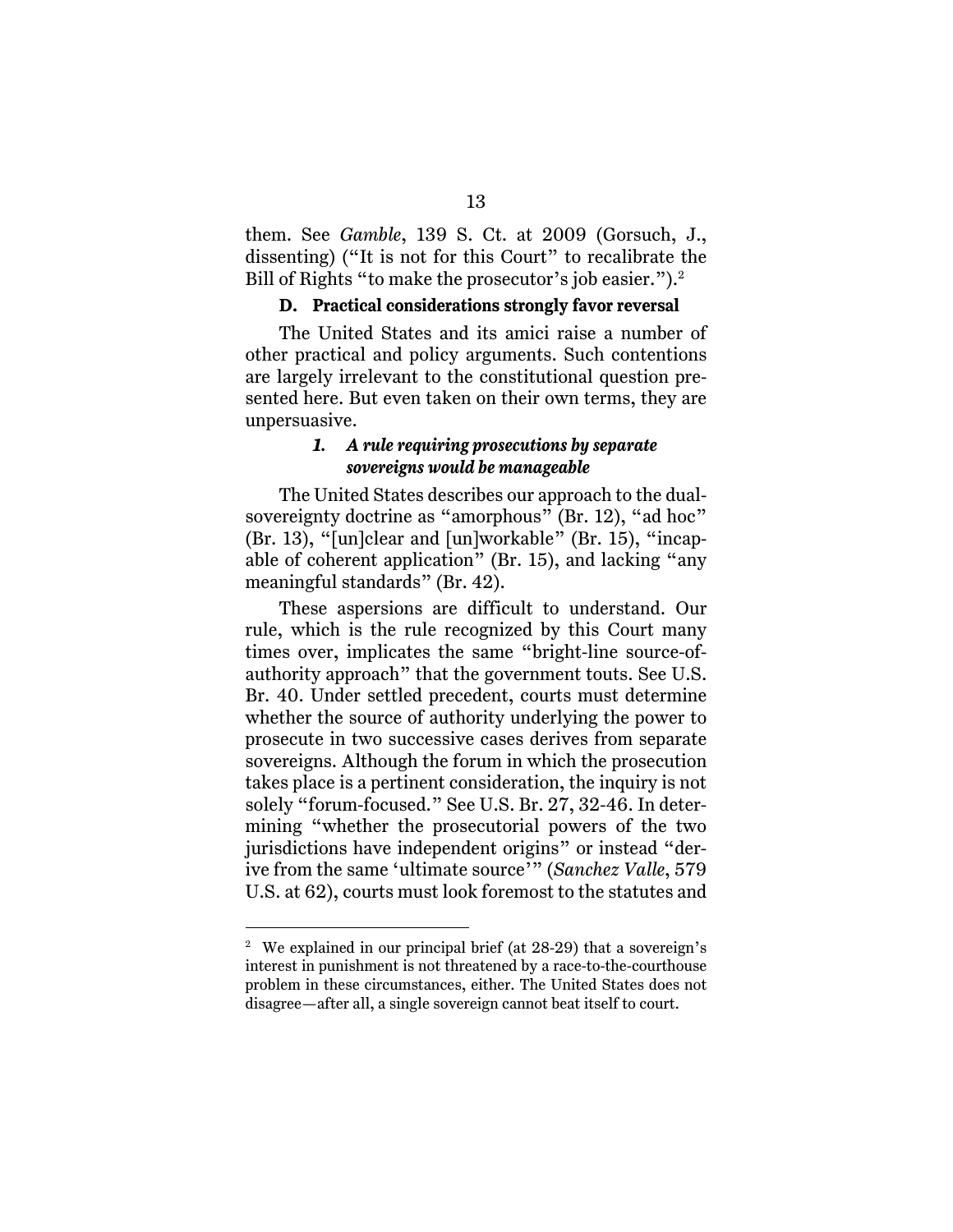regulations that authorize and empower the prosecutors and courts at issue, to the history of both, and to the factual context of the prosecutions. There is nothing novel about this approach; it is the same inquiry that applies to the question whether separate sovereigns are responsible for distinct criminal codes. And in the vast majority of cases, the answer should be readily clear.

In this case, for example, we know for a host of reasons that the "prosecuting entities" in both of petitioner's criminal cases "derive[d] their power to punish" from the federal government (*Sanchez Valle*, 579 U.S. at 68): In each case, the prosecutor's position was established by federal statute or regulation. Both were employees of the United States and acted at the direction of higher federal officers, exercising federal prosecutorial discretion. Both were thus authorized to commence prosecutions under the laws of the United States and in its name—which they did both times. The courts in both cases likewise are established by federal statute or regulation and derive their power to impose criminal penalties from the federal government. Other contextual clues include the documents on which official business of the courts was conducted (both bearing the name "United States of America") and that petitioner was twice incarcerated in a federal detention center and paid all amounts due related to both prosecutions to the United States Treasury. See Pet. Br. 8.

To be sure, cooperative, intergovernmental prosecutions might present less clear-cut facts. See U.S. Br. 31. But that has been so ever since *Bartkus* was decided more than 60 years ago, and the lower courts have not had any apparent difficulty with the applicable standards. In all events, the analysis is hardly amorphous or unworkable, nor is its application in this case at all unclear.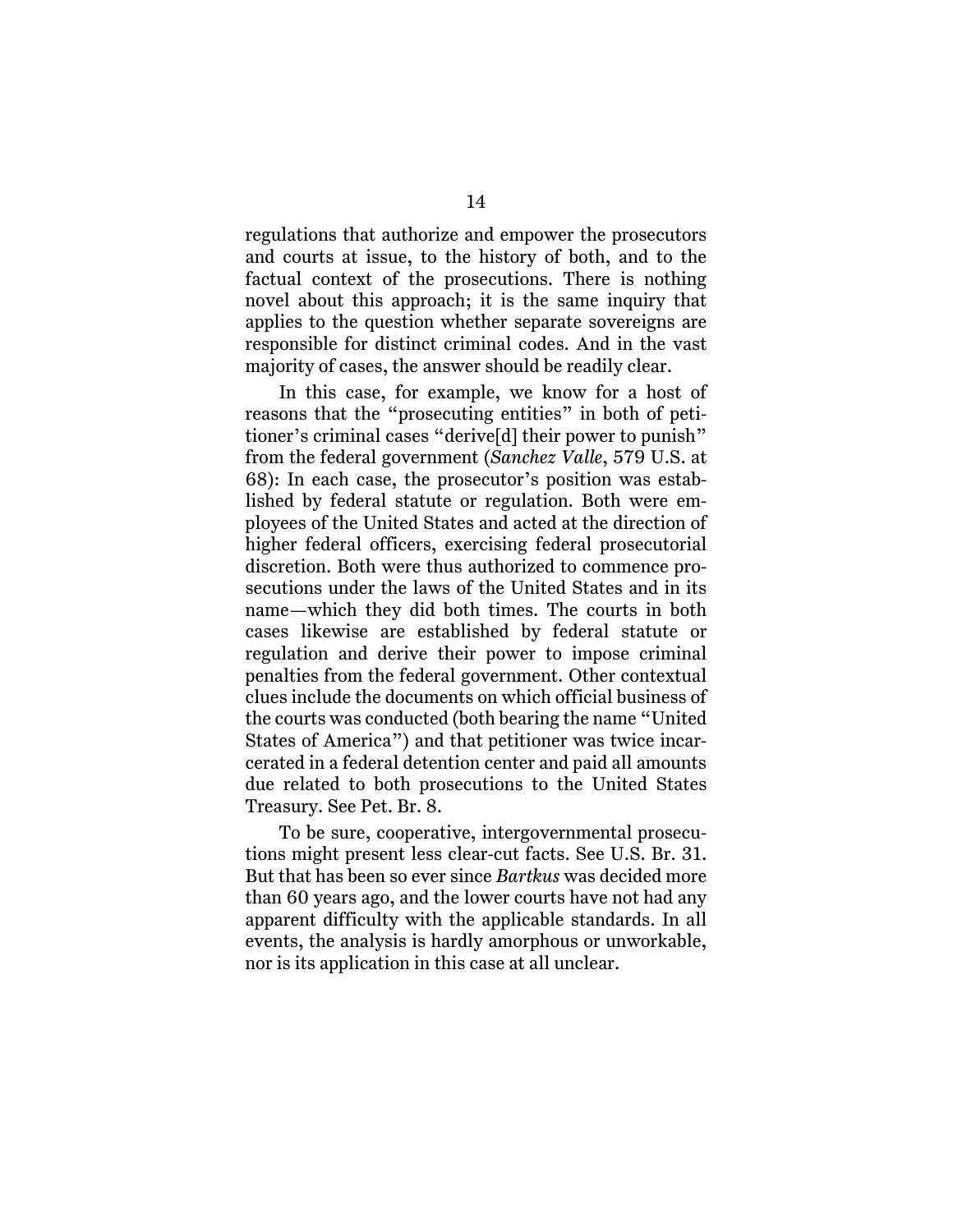#### *2. A reversal would not threaten public safety*

The United States notes (Br. 44) that bringing charges in a CFR Court is likely "to provide the most immediate form of incapacitation," implying that a reversal would make immediate incapacitation more challenging, in turn putting public safety at risk. But a defendant ordinarily is not "placed in jeopardy in a criminal proceeding [until he] is put to trial before the trier of the facts." *United States* v. *Jorn*, 400 U.S. 470, 479 (1971). Thus, nothing about a ruling in petitioner's favor would limit BIA officers' ability to place dangerous suspects immediately in pretrial detention.

The tribes (Amicus Br. 13-15) and victims' rights organizations (Amicus Br. 13-16) express understandable concern that the U.S. Attorneys' offices with jurisdiction over Indian Country too often decline to prosecute Indian offenders for serious crimes under the Major Crimes Act. But that is a problem quite apart from the question presented here; indeed, if it suggests anything, it is that a reversal in this case would have a very limited practical impact on actual outcomes. And any such impact ought to be mitigated altogether by the statutorily required coordination between U.S. Attorneys' offices and BIA prosecutors. 25 U.S.C.  $\S$  2810(b)(1), (8). A reversal here would encourage such coordination, to the benefit of public safety.

## *3. To affirm would create an alarming end run around the Double Jeopardy Clause*

We explained in the principal brief that that the federal government could in theory assume for itself the power to prosecute violations of state criminal codes within Indian Country and other federal territories under federal control—or anywhere across the country, for that matter, for state offenses touching interstate commerce. Conversely, the states could in theory enact legislation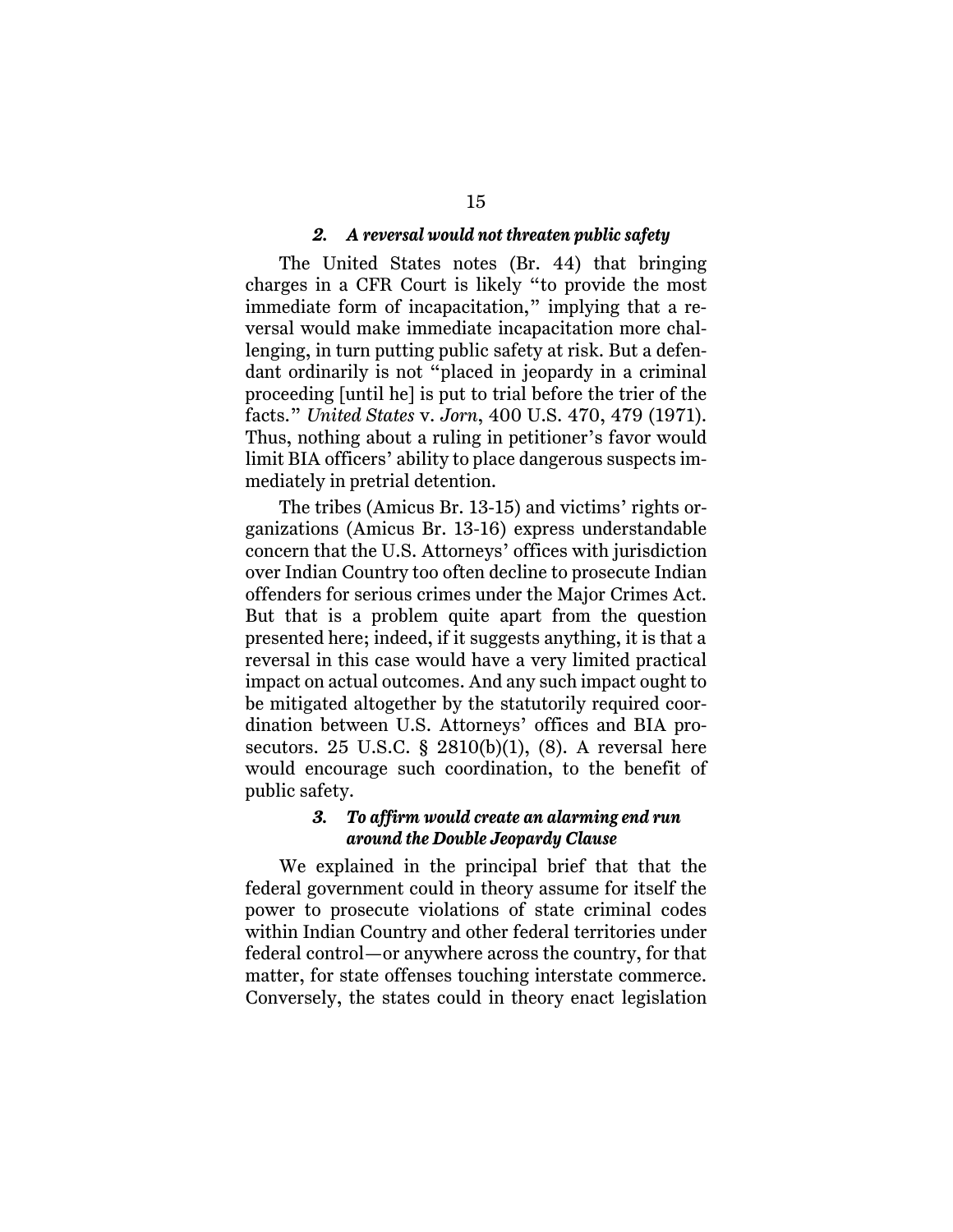declaring that federal offenses are enforceable in their own courts. The United States acknowledges (Br. 25-26) the historical precedent for these possibilities.

The practical implications of the United States' position in this case are thus stunning. If the Court were to accept the assertion that one sovereign can prosecute a defendant successively in its own name and in its own courts merely by invoking a different sovereign's criminal code the second time, the Double Jeopardy Clause would be gutted of all practical effect. For example, 26.6% of all federal offenders in 2019 were prosecuted for drug crimes. See Charles R. Breyer et al., *2019 Annual Report and Sourcebook of Federal Sentencing Statistics* 45, perma.cc/9N6W-B5U5. Such crimes nearly always overlap significantly with state-law offenses, as the Court's experience with the categorical approach demonstrates well. Another 11.1% of all federal offenders were prosecuted for firearms offenses (*ibid.*), which likewise overlap substantially with state criminal laws. Yet another 12.2% of federal offenders were prosecuted for robbery, embezzlement, or money laundering (*ibid*.), all also typical state offenses.

In each of these *tens of thousands* of cases annually, a state displeased with the outcome of an initial prosecution under its own laws could—under the United States' theory of this case—bring a second prosecution in its own courts and in its own name by simply purporting to enforce a federal criminal statute instead, all with no worry for double jeopardy. So too the United States could do the same in reverse.

Remarkably, the United States embraces this very troubling outcome, proclaiming (Br. 26) that, in light of early American precedent for states enforcing federal law, "the Framers \* \* \* could not silently have intended that the forum for prosecution would" drive the doublejeopardy analysis. But the fact that neither party and no